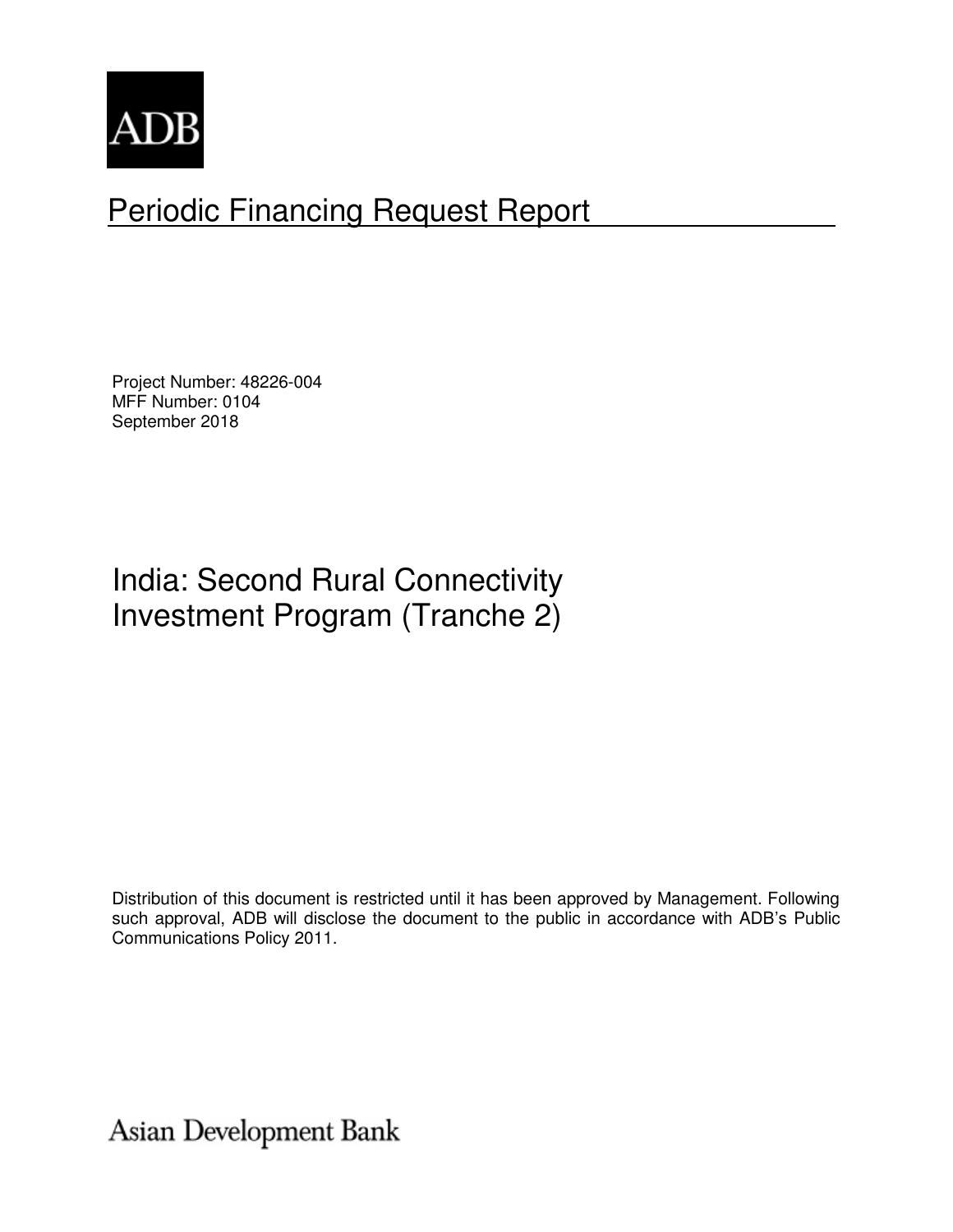# **CURRENCY EQUIVALENTS**

(as of 28 August 2018)

| Currency unit | $\overline{\phantom{m}}$ | Indian rupees $(\bar{\tau})$ |
|---------------|--------------------------|------------------------------|
| ₹1.00         | $=$                      | \$0.01430                    |
| \$1.00        | $=$                      | ₹69.9340                     |

#### **ABBREVIATIONS**

| ADB           | Asian Development Bank                           |
|---------------|--------------------------------------------------|
| APFS          | audited project financial statement              |
| CPF           | community participation framework                |
| <b>EMP</b>    | environmental management plan                    |
| km            | kilometer                                        |
| MFF           | multitranche financing facility                  |
| MORD          | Ministry of Rural Development                    |
| <b>MPRRDA</b> | Madhya Pradesh Rural Road Development Authority  |
| NRIDA         | National Rural Infrastructure Development Agency |
| PIU           | project implementation unit                      |
| <b>PMGSY</b>  | Pradhan Mantri Gram Sadak Yojana                 |
| <b>RCTRC</b>  | rural connectivity training and research center  |
| <b>RRNMU</b>  | rural road network management unit               |
|               |                                                  |

# **NOTES**

- (i) The fiscal year (FY) of the Government of India and its agencies ends on 31 March. "FY" before a calendar year denotes the year in which the fiscal year ends, e.g., FY2018 ends on 31 March 2018.
- (ii) In this report, "\$" refers to United States dollars.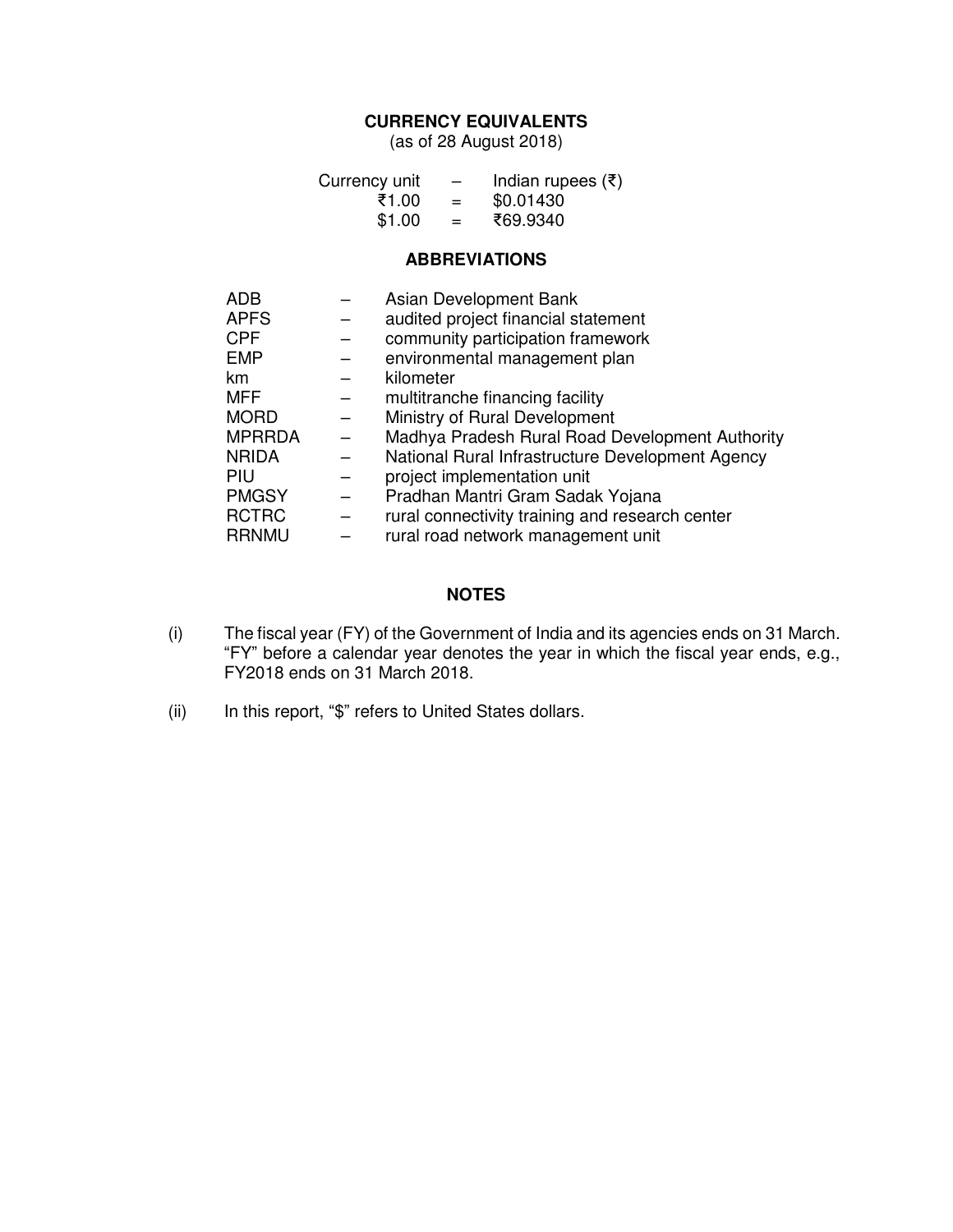| <b>Vice-President</b>   | Wencai Zhang, Operations 1                                            |  |  |
|-------------------------|-----------------------------------------------------------------------|--|--|
| <b>Director General</b> | Hun Kim, South Asia Department (SARD)                                 |  |  |
| <b>Director</b>         | Ravi Peri, Transport and Communications Division, SARD                |  |  |
| <b>Team leader</b>      | Andri Heriawan, Transport Specialist, SARD                            |  |  |
| <b>Team members</b>     | Merdinia Dequilla, Associate Project Analyst, SARD                    |  |  |
|                         | Marie Kristine Estrella, Project Analyst, SARD                        |  |  |
|                         | Laureen Laurito, Senior Social Development Officer (Safeguards), SARD |  |  |
|                         | Cheska Angelie Llamas, Operations Assistant, SARD                     |  |  |
|                         | Roshan Ouseph, Counsel, Officer of the General Counsel                |  |  |
|                         | Prabhasha Sahu, Senior Project Officer (Transport), SARD              |  |  |
|                         | Karma Yangzom, Senior Environmental Specialist, SARD                  |  |  |
| <b>Peer reviewer</b>    | Masahiro Nishimura, Senior Transport Specialist, East Asia Department |  |  |

In preparing any country program or strategy, financing any project, or by making any designation of or reference to a particular territory or geographic area in this document, the Asian Development Bank does not intend to make any judgments as to the legal or other status of any territory or area.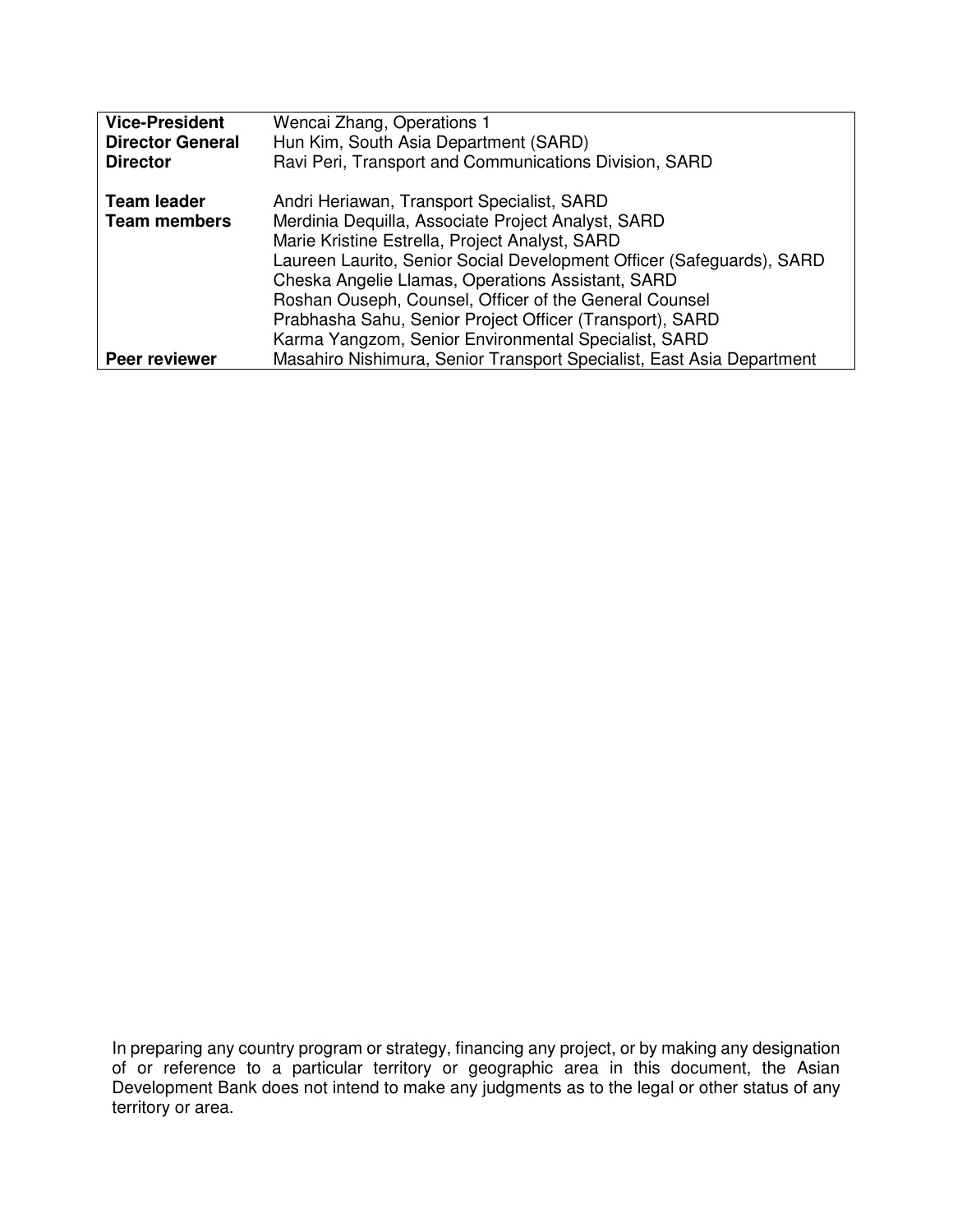# **CONTENTS**

**Page** 

|      | <b>TRANCHE AT A GLANCE</b>                                                                                                                                                                |                                          |  |
|------|-------------------------------------------------------------------------------------------------------------------------------------------------------------------------------------------|------------------------------------------|--|
| I.   | <b>BACKGROUND</b>                                                                                                                                                                         |                                          |  |
| II.  | ASSESSMENT OF MULTITRANCHE FINANCING FACILITY IMPLEMENTATION<br>2                                                                                                                         |                                          |  |
| III. | PERIODIC FINANCING REQUEST                                                                                                                                                                | 3                                        |  |
|      | Impact and Outcome<br>А.<br>В.<br>Outputs<br>C.<br>Summary Cost Estimates and Financing Plan<br>D.<br><b>Implementation Arrangements</b><br>Е.<br><b>Project Readiness</b>                | 3<br>3<br>4<br>5<br>5                    |  |
| IV.  | <b>DUE DILIGENCE</b>                                                                                                                                                                      | 6                                        |  |
|      | Technical<br>А.<br>B.<br>Economic and Financial<br>C.<br>Governance<br>D.<br>Poverty, Social, and Gender<br>Ε.<br>Safeguards<br>F.<br>Summary of Risk Assessment and Risk Management Plan | 6<br>6<br>6<br>$\overline{7}$<br>8<br>10 |  |
| V.   | <b>ASSURANCES</b><br>10                                                                                                                                                                   |                                          |  |
| VI.  | THE PRESIDENT'S DECISION                                                                                                                                                                  | 10                                       |  |

#### APPENDIXES

- 1. Design and Monitoring Framework for Project 2
- 2. Loan Agreement
- 3. Project Agreement
- 4. Updated Facility Administration Manual
- 5. Contribution to the ADB Results Framework for Project 2
- 6. Economic and Financial Analyses of Project 2
- 7. Updated Summary Poverty Reduction and Social Strategy
- 8. Initial Environmental Examination: Madhya Pradesh
- 9. Social Safeguard Compliance Report: Madhya Pradesh
- 10. Due Diligence Report on Environmental Safeguards
- 11. Due Diligence Report on Social Safeguards
- 12. Gender Action Plan for Project 2
- 13. Risk Assessment and Risk Management Plan for Project 2
- 14. Climate Risk Assessment and Management for Project 2
- 15. Status of Loan Covenants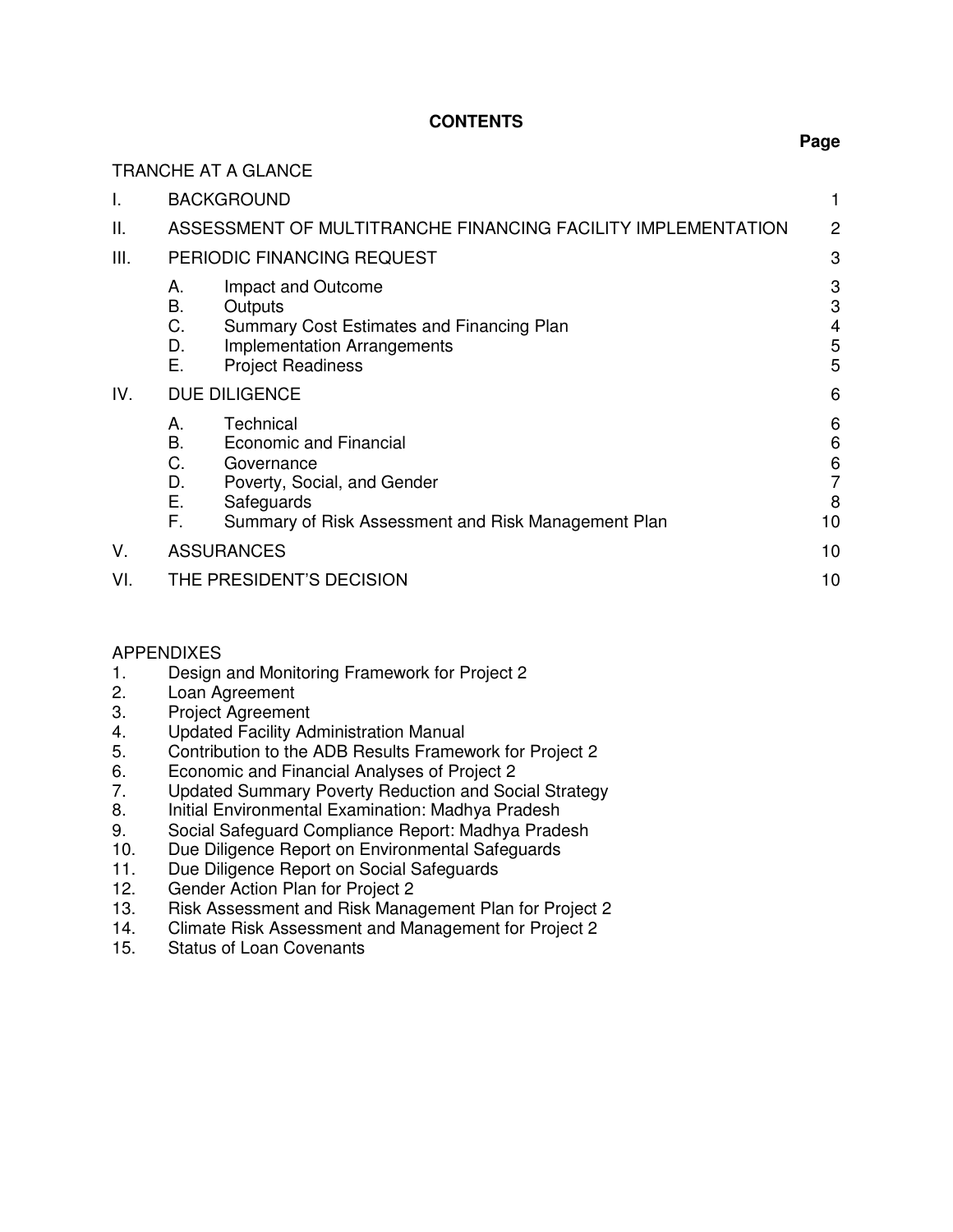# **TRANCHE AT A GLANCE**

| 1. Basic Data                                                              |                                                                          |                                         | Project Number: 48226-004         |        |
|----------------------------------------------------------------------------|--------------------------------------------------------------------------|-----------------------------------------|-----------------------------------|--------|
| <b>Project Name</b>                                                        | Second Rural Connectivity Investment Program -<br>Tranche 2              | <b>Department/Division</b>              | SARD/SATC                         |        |
| Country                                                                    | India                                                                    | <b>Executing Agency</b>                 | Government of Madhya              |        |
| <b>Borrower</b>                                                            | India                                                                    |                                         | Pradesh, Ministry of Rural        |        |
|                                                                            |                                                                          |                                         | Development                       |        |
| 2. Sector                                                                  | Subsector(s)                                                             |                                         | <b>ADB Financing (\$ million)</b> |        |
| Transport                                                                  | Road transport (non-urban)                                               |                                         |                                   | 110.00 |
|                                                                            |                                                                          |                                         | <b>Total</b>                      | 110.00 |
| 3. Strategic Agenda                                                        | <b>Subcomponents</b>                                                     | <b>Climate Change Information</b>       |                                   |        |
| Inclusive economic                                                         | Pillar 2: Access to economic opportunities,                              | Climate Change impact on the            |                                   | Medium |
| growth (IEG)<br>Environmentally                                            | including jobs, made more inclusive<br>Global and regional transboundary | Project                                 |                                   |        |
| sustainable growth                                                         | environmental concerns                                                   | <b>ADB Financing</b>                    |                                   |        |
| (ESG)                                                                      |                                                                          | Adaptation (\$ million)                 |                                   | 6.16   |
|                                                                            |                                                                          |                                         |                                   |        |
| 4. Drivers of Change                                                       | <b>Components</b>                                                        | <b>Gender Equity and Mainstreaming</b>  |                                   |        |
| Governance and<br>capacity development                                     | Organizational development                                               | Effective gender mainstreaming<br>(EGM) |                                   | ◢      |
| (GCD)                                                                      |                                                                          |                                         |                                   |        |
| Private sector                                                             | Conducive policy and institutional                                       |                                         |                                   |        |
| development (PSD)                                                          | environment                                                              |                                         |                                   |        |
| 5. Poverty and SDG Targeting<br><b>Location Impact</b>                     |                                                                          |                                         |                                   |        |
| Geographic Targeting                                                       | No.                                                                      | Rural                                   |                                   | High   |
| <b>Household Targeting</b>                                                 | <b>No</b>                                                                |                                         |                                   |        |
| <b>SDG Targeting</b>                                                       | Yes                                                                      |                                         |                                   |        |
| <b>SDG Goals</b>                                                           | SDG9                                                                     |                                         |                                   |        |
| 6. Risk Categorization:                                                    | Low                                                                      |                                         |                                   |        |
| 7. Safeguard Categorization                                                | Environment: B Involuntary Resettlement: C Indigenous Peoples: C         |                                         |                                   |        |
| 8. Financing                                                               |                                                                          |                                         |                                   |        |
| <b>Modality and Sources</b><br>Amount (\$ million)                         |                                                                          |                                         |                                   |        |
| <b>ADB</b><br>110.00                                                       |                                                                          |                                         |                                   |        |
| Sovereign MFF-Tranche (Regular Loan): Ordinary capital resources<br>110.00 |                                                                          |                                         |                                   |        |
| Cofinancing                                                                |                                                                          |                                         |                                   | 0.00   |
| None                                                                       |                                                                          |                                         |                                   | 0.00   |
| Counterpart                                                                |                                                                          |                                         |                                   | 193.00 |
| 193.00<br>Government                                                       |                                                                          |                                         |                                   |        |
|                                                                            |                                                                          | <b>Total</b>                            |                                   | 303.00 |
|                                                                            |                                                                          |                                         |                                   |        |
|                                                                            |                                                                          |                                         |                                   |        |
|                                                                            |                                                                          |                                         |                                   |        |
|                                                                            |                                                                          |                                         |                                   |        |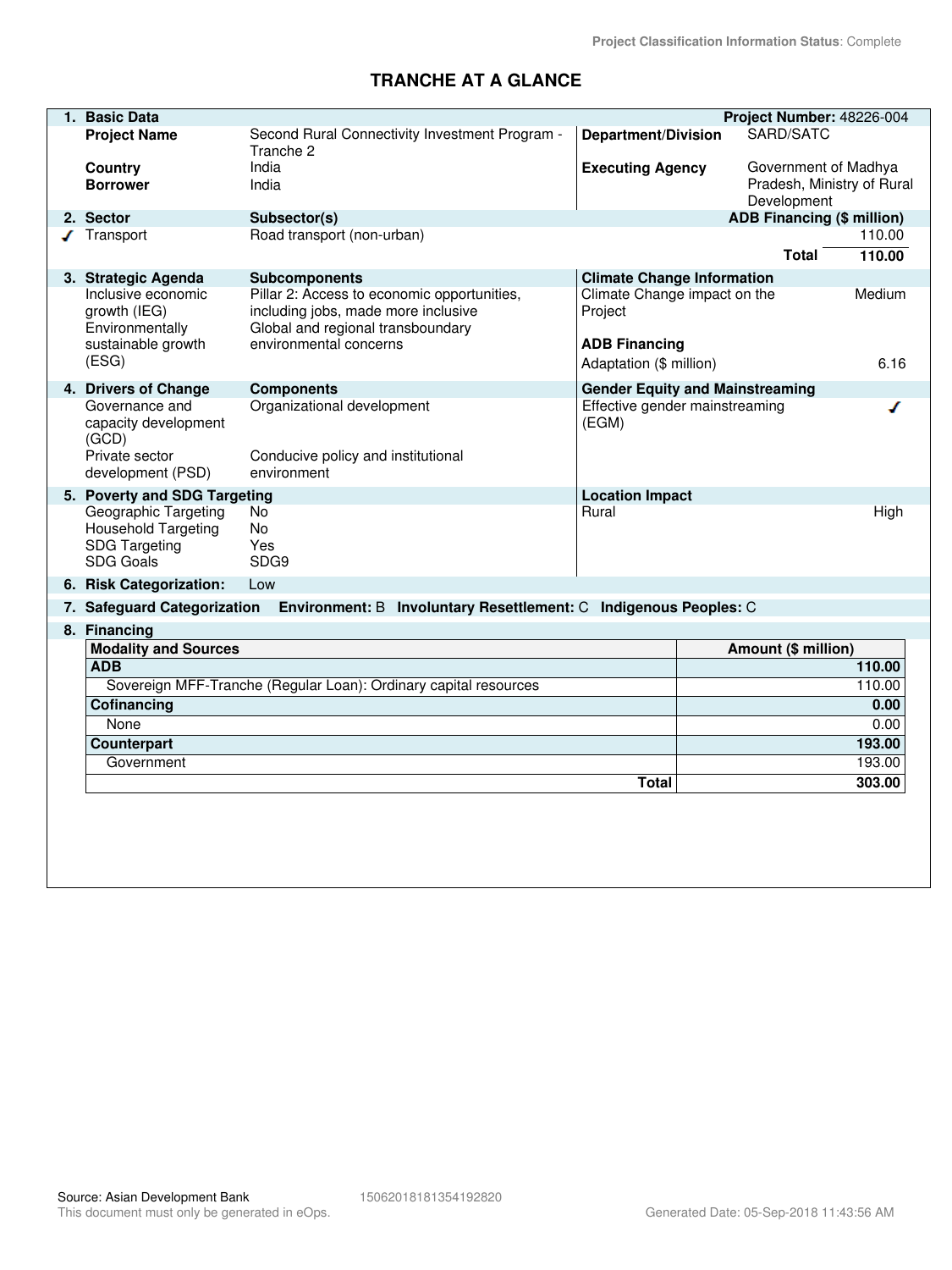# **I. BACKGROUND**

1. India and the Asian Development Bank (ADB) signed the framework financing agreement for the Second Rural Connectivity Investment Program on 27 September 2017. The ADB Board of Directors approved the multitranche financing facility (MFF) for \$500 million equivalent from its ordinary capital resources on 29 November 2017. The availability period of the MFF is up to 30 June 2024, and the last financing tranche is expected to be executed no later than 31 December 2020. 1

2. **Progress on road map.** The Government of India seeks to improve rural connectivity through the Prime Minister's Rural Road Program or Pradhan Mantri Gram Sadak Yojana (PMGSY). The program's first phase (PMGSY-I) started in 2000 to provide basic connectivity for about 134,000 rural habitations by constructing 531,500 kilometers (km) of rural roads to allweather standards. By June 2018, the government had exceeded this target by completing about 554,000 km.<sup>2</sup> The states that have substantially completed the PMGSY-I will proceed to the second phase (PMGSY-II). The Ministry of Rural Development (MORD) estimates that 50,000 km of rural roads will be upgraded under PMGSY-II to improve access to district centers and rural hubs. As of 31 May 2018, about 19,000 km of rural roads had been upgraded under PMGSY-II. Ensuring the capacity of state governments to sustain the benefits of the program is critical. Accordingly, PMGSY requires states to assume responsibility for conducting maintenance beyond the 5-year post-construction maintenance provision, and requires states to ensure road safety through both technical measures and community awareness activities.

3. **Multitranche financing facility.** Encompassing PMGSY-I and PMGSY-II, the Second Rural Connectivity Investment Program will improve about 12,000 km of rural roads in the states of Assam, Chhattisgarh, Madhya Pradesh, Odisha, and West Bengal (the investment program states).<sup>3</sup> The investment program builds on the first Rural Connectivity Investment Program and includes capacity development components to strengthen the operations of 25 rural road network management units (RRNMUs) and rural connectivity training and research centers (RCTRCs) in the investment program states.<sup>4</sup> The program will support these institutions to sustain rural road maintenance and safety in line with PMGSY guidelines. The investment program is estimated to cost about \$1.225 billion, including taxes and duties, physical and price contingencies, interest, and other charges during implementation.

4. **Tranches.** The initial design of the investment program was as a two-tranche MFF, with each tranche designed to improve selected rural roads in the investment program states. The first tranche, worth \$250 million and approved on 4 December 2017, was designed to finance the upgrading of about 6,200 km of rural roads in the investment program states to all-weather standards. Tranche 1 includes training programs for 2,000 PMGSY engineers and provides institutional support to the state rural road development agencies to sustain rural road safety and maintenance.<sup>5</sup> The loan was signed on 30 January 2018, declared effective on 20 March 2018, and will close on 30 June 2021.

 $\overline{a}$ 1 ADB. 2017. *[Report and Recommendation of the President to the Board of Directors: Proposed Multitranche Financing](https://www.adb.org/projects/48226-002/main)  [Facility and Technical Assistance Grant to India for the Second Rural Connectivity Investment Program](https://www.adb.org/projects/48226-002/main)*. Manila.

<sup>2</sup> Pradhan Mantri Gram Yojana. *[Online Management, Monitoring and Accounting System](http://omms.nic.in/Home/CitizenPage/)* (accessed on 23 June 2018). 3 ADB. 2014. *[Technical Assistance to India for the Second Rural Connectivity Investment Program](https://www.adb.org/sites/default/files/project-document/151212/48226-001-pptar.pdf)*. Manila. ADB provided project preparatory technical assistance for the Second Rural Connectivity Investment Program.

<sup>4</sup> ADB. 2012. *[Report and Recommendation of the President to the Board of Directors: Proposed Multitranche Financing](https://www.adb.org/projects/40423-013/main)  [Facility, Technical Assistance, and Administration of Technical Assistance to India for the Rural Connectivity](https://www.adb.org/projects/40423-013/main)  [Investment Program.](https://www.adb.org/projects/40423-013/main)* Manila.

<sup>5</sup> ADB. 2017. *[Periodic Financing Request Report: India: Second Rural Connectivity Investment Program \(Tranche 1\)](https://www.adb.org/projects/48226-003/main)*. Manila.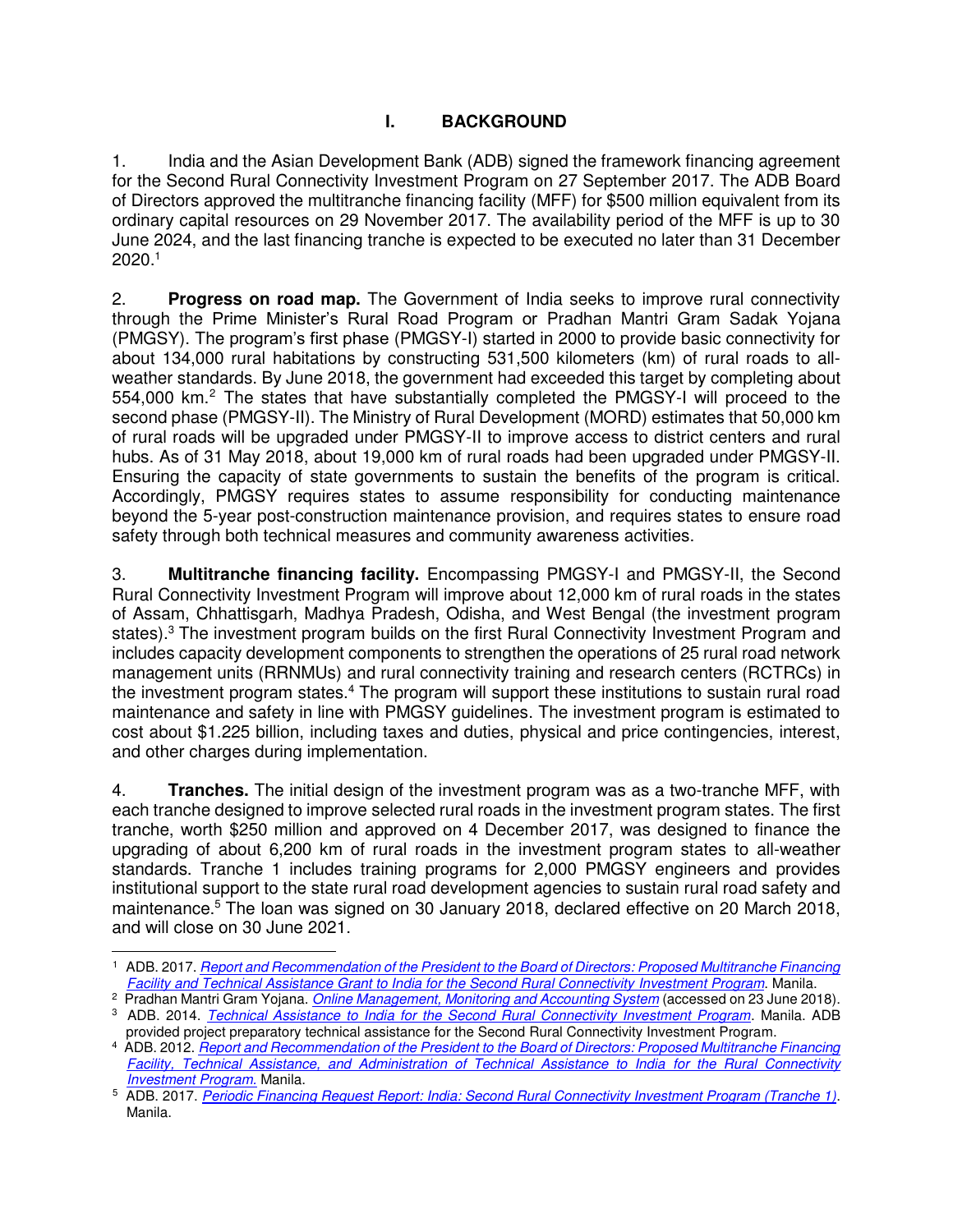5. To meet the development priorities of the state of Madhya Pradesh, the Madhya Pradesh Rural Road Development Authority (MPRRDA) carried out advanced project preparation for tranche 2 of the MFF and obtained MORD approval for ADB financing on 30 January 2018. The government proposed that tranche 2 covers Madhya Pradesh only, while the scope for the remaining investment program states will be financed under a third tranche (para 11). ADB received the second periodic financing request, for \$110 million, from the government on 5 July 2018. Tranche 2 will finance the upgrading of 2,800 km rural roads in Madhya Pradesh. In addition, tranche 2 will support the training of 500 PMGSY engineers and road safety audits (RSA) on the project roads. Tranche 2 is included in ADB's country operations business plan for India, 2018– 2020.<sup>6</sup>

# **II. ASSESSMENT OF MULTITRANCHE FINANCING FACILITY IMPLEMENTATION**

6. **Project 1.** The physical component of the first project (tranche 1) covers the upgrading of about 3,140 km of rural roads to all-weather standards, in line with PMGSY-I guidelines (970 km in Assam, 1,570 km in Odisha, and 600 km in West Bengal), and the upgrading of about 3,100 km rural roads in line with PMGSY-II guidelines (1,000 km in Chhattisgarh and 2,100 km in Madhya Pradesh). The nonphysical components cover the training of about 2,000 PMGSY engineers, including the staff of project implementation units (PIUs), RRNMUs, *panchayat raj*  institutions; and technical support for conducting RSAs and road maintenance.<sup>7</sup> Consulting services for the physical component have been mobilized, whereas consulting services to support the training program, RSAs, and road maintenance will be mobilized by 15 September 2018.

7. The implementing agencies in all investment program states performed advance contracting activities for the civil works. As of 30 April 2018, all 42 civil works contracts in Chhattisgarh had been awarded. In Madhya Pradesh, 118 out of 122 civil works packages had been awarded, and the remaining 4 packages are likely to be awarded by 1 October 2018. In West Bengal, 50 out of 150 civil works contracts had been awarded; in Assam, 139 out of 303 civil work contracts had been awarded; and in Odisha, 164 out of 393 civil work contracts had been awarded. The cumulative contract award is about \$47 million (19% of the loan amount).<sup>8</sup> A cumulative disbursement of \$10 million (4% of the loan amount) will likely be achieved by 1 October 2018. Based on the progress of the ongoing procurement activities and physical works, project 1 is on track in achieving its contract award and disbursement targets for 2018. In terms of nonphysical components, all states have completed their design-stage RSAs and are preparing their construction-stage RSAs in accordance with the physical progress of each subproject road. It is only in Madhya Pradesh where training programs for PMGSY engineers have been started. Recruitment of consultants for the training program, and for the road maintenance enhancement, innovation, and disaster resilience is in progress. Notwithstanding the slight delay in recruitment of consultants, the project is expected to deliver its intended outputs within the original implementation period.

 6 ADB. 2017. *[Country Operations Business Plan: India, 2018](http://www.adb.org/)–2020*. Manila.

<sup>7</sup> A *panchayat* is a body of directly elected people responsible for development activities in an area. There are three levels: *gram panchayat* at the village level, intermediate *panchayat* at the block level, and *zilla panchayat* at the district level. These are collectively called *panchayat raj* institution. In some states, these institutions are involved in rural road maintenance.

<sup>&</sup>lt;sup>8</sup> Excluding the contracts that have been awarded but yet to be recorded in the ADB system. The amount fluctuates based on the prevailing exchange rate.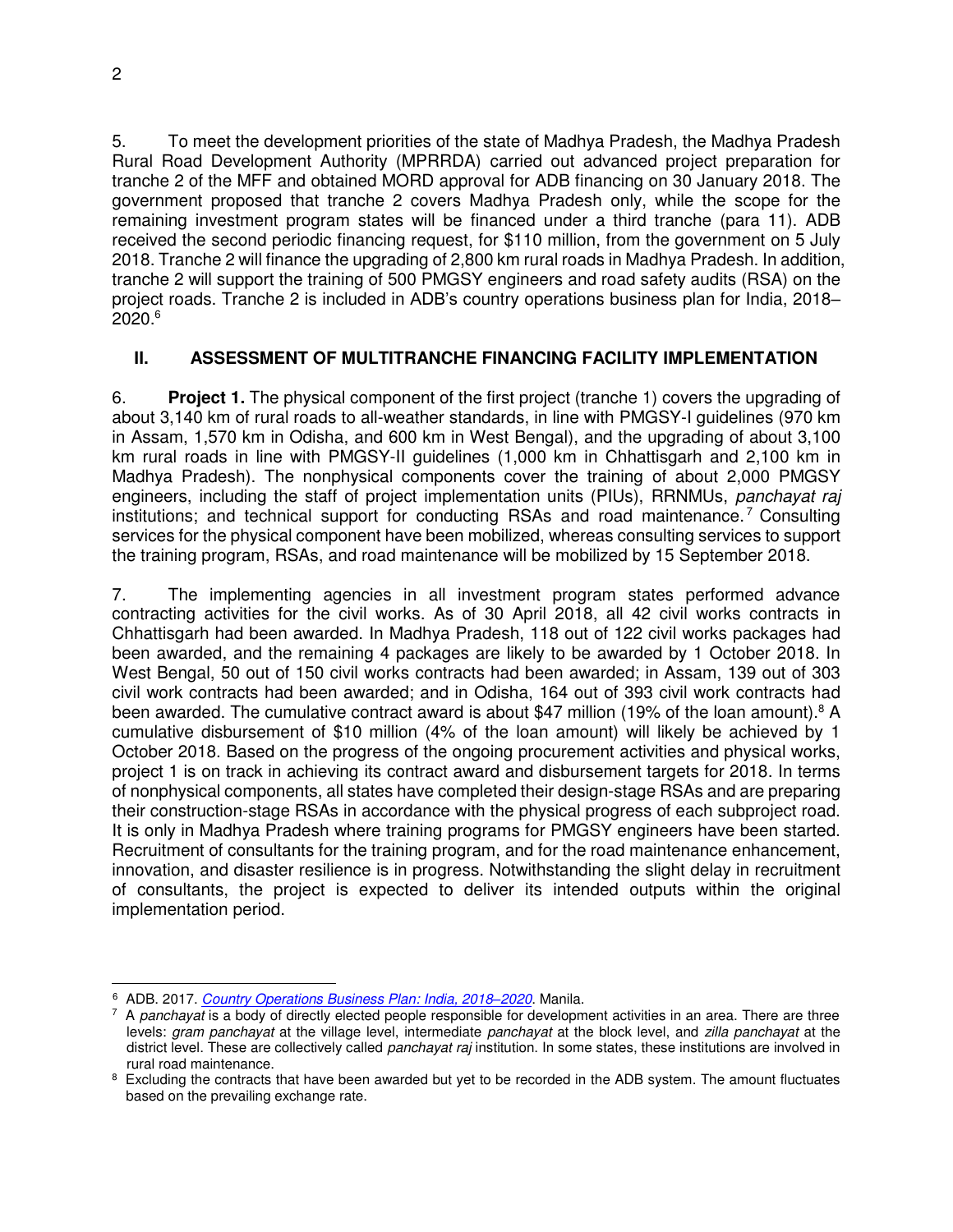8. **Safeguard implementation.** All safeguards requirements for project 1 have been satisfactorily met in terms of the progress of physical works. Monitoring activities and compilation of monitoring checklists on-site have been initiated for the investment program states in accordance with the procedures set out in the community participation framework (CPF) and environmental assessment and review framework. Project implementation consultants provide effective support for safeguard compliance.

9. **Compliance with undertakings and loan covenants.** The government and investment program states are compliant with loan covenants and undertakings set out in the loan agreement and project agreement for tranche 1, and with the framework financing agreement.<sup>9</sup>

10. **Improvements in policy framework.** The government's policy framework, including the institutional setup at both the national and state levels, and the guidelines that underpin the planning and implementation of the PMGSY by the states, remain relevant. The MORD established the National Rural Infrastructure Development Agency (NRIDA) in 2002 to oversee and support state governments' implementation of the PMGSY.<sup>10</sup> The NRIDA continues to act as the nodal agency in charge of (i) overseeing the technical aspects of the PMGSY, (ii) conducting quality control and monitoring, and (iii) facilitating coordination between implementing agencies in the states. The PMGSY guidelines will remain the key reference for (i) selection and approval of subprojects, (ii) rural road maintenance, (iii) rural road safety, and (iv) funding flow between central and state governments. The investment program will strengthen the implementation of the PMGSY in terms of road safety and maintenance in the investment program states.

11. **Tranche sequencing.** The government will propose a third tranche to cover the improvement of about 3,000 km of rural roads in the states of Assam, Chhattisgarh, Odisha, and West Bengal. The government plans to submit the periodic financing request for tranche 3 in 2019. Despite the sequencing of MFF financing through three tranches, rather than two, the overall impact, outcome, outputs, and implementation arrangements of the investment program will remain unchanged, and will be achieved within the original MFF availability period.

# **III. PERIODIC FINANCING REQUEST**

# **A. Impact and Outcome**

12. Project 2 is aligned with the following impact: mobility and accessibility in India improved.<sup>11</sup> Project 2 will have the following outcome: rural connectivity in Madhya Pradesh improved.<sup>12</sup>

# **B. Outputs**

13. **Output 1: Rural roads in Madhya Pradesh improved**. The project will upgrade at least 2,800 km of rural roads in Madhya Pradesh according to PMGSY-II standards.<sup>13</sup> In accordance with the sector lending approach, the proposed roads have been selected to meet the criteria set out in the framework financing agreement. The rural road design will include climate change adaptation measures, such as increased capacity of side and cross drains, and slope protection.

 $\overline{a}$ <sup>9</sup> The status of loan covenants is in Appendix 15.

<sup>&</sup>lt;sup>10</sup> Established as the National Rural Road Development Agency. The agency was renamed the National Rural Infrastructure Development Agency in May 2018.

<sup>11</sup> Government of India, National Institution for Transforming India Aayog. 2017. *[India: Three Year Action Agenda,](http://niti.gov.in/writereaddata/files/coop/India_ActionAgenda.pdf)  2017–[18 to 2019](http://niti.gov.in/writereaddata/files/coop/India_ActionAgenda.pdf)–20*. New Delhi.

<sup>&</sup>lt;sup>12</sup> The design and monitoring framework is in Appendix 1.

<sup>&</sup>lt;sup>13</sup> PMGSY-II road refers to a 5.50-meter wide all-weather rural road: PMGSY-I roads are 3.75 meters wide.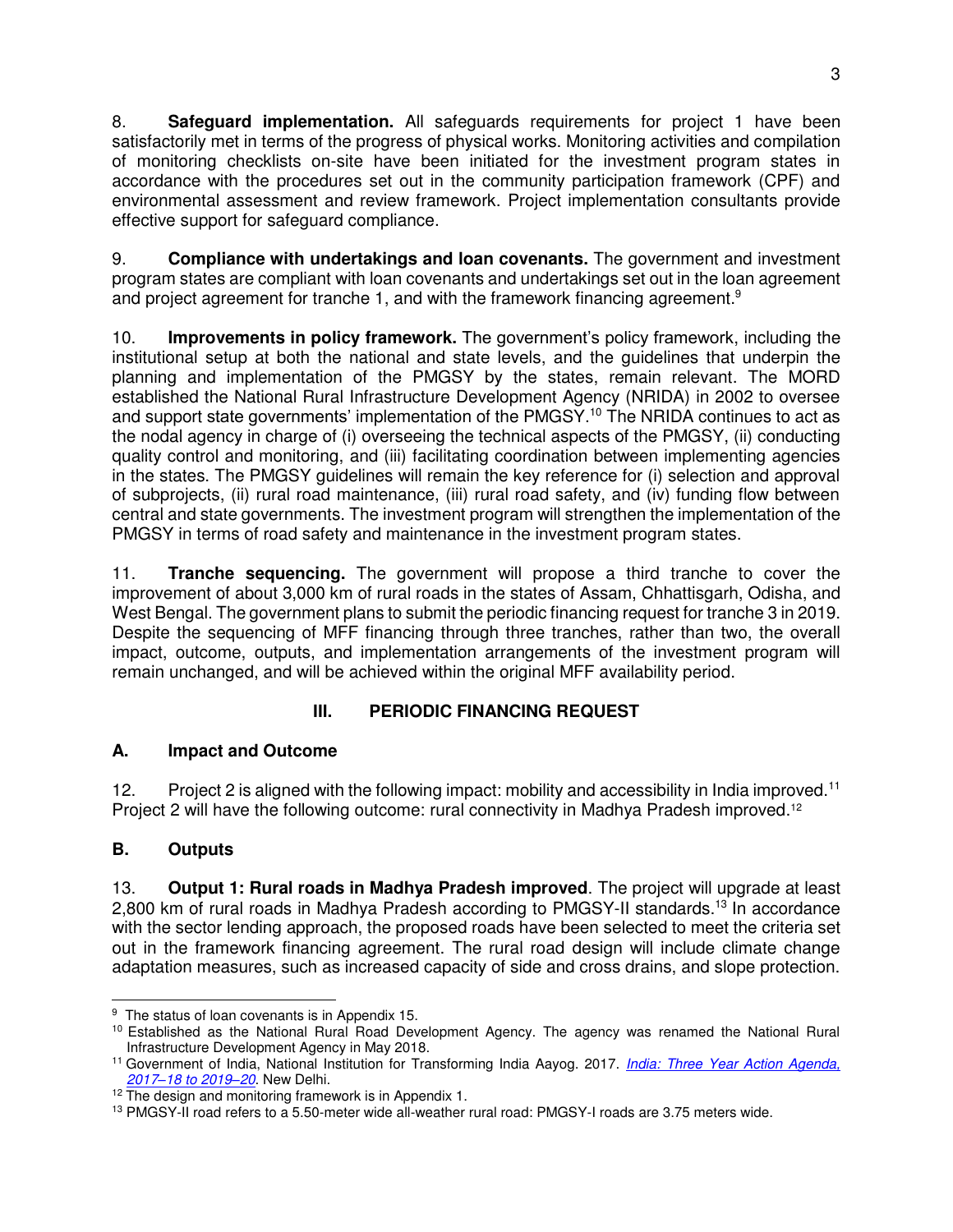The scope will also include the use of innovative approaches (such as the use of plastic waste for rural road construction) for about 15% of the total length of the rural roads.

14. **Output 2: Institutional capacity of Pradhan Mantri Gram Sadak Yojana implementing agencies strengthened.** The project will cover training on various aspects of rural road development, including road maintenance and safety, of about 500 PMGSY engineers in Madhya Pradesh, including the project implementation units (PIUs) and RRNMU staff, *panchayat raj institution* staff, consultants, and contractors.

15. **Output 3: Safety of Pradhan Mantri Gram Sadak Yojana roads sustained.** The project will provide technical support for the MPRRDA to manage and conduct RSAs on all subproject roads at the design, construction, and operation stages. Road safety awareness sessions will be carried out in schools along all subproject roads.

# **C. Summary Cost Estimates and Financing Plan**

16. Project 2 is estimated to cost \$303 million (Table 1).

# **Table 1: Summary Cost Estimates**

(\$ million) **Item Amount**<sup>a</sup> A. Base Cost<sup>b</sup> 1. Rural roads in Madhya Pradesh improved 277.0 2. Institutional capacity of PMGSY implementing agencies strengthened 0.3 3. Safety of PMGSY roads sustained 0.2  **Subtotal (A) 277.4 B.** Contingencies<sup>c</sup> 16.1 **Contingencies 16.1 C. Exercise in the U.S. 16.1 C. 16.1 C. Properties 16.1 Financial Charges During Implementation**<sup>d</sup>  **Total (A+B+C) 303.0** 

Note: Numbers may not sum precisely due to rounding.

a Includes taxes and duties of about \$22 million. Such amount does not represent an excessive share of the project cost. The government will finance taxes and duties through cash contribution.

<sup>b</sup> In mid-2018 prices as of 30 January 2018.

c Physical contingencies computed at 1% for civil works. Price contingencies computed at an average of 1.4% on foreign exchange costs and 5.2% on local currency costs; includes provision for potential exchange rate fluctuation under the assumption of a purchasing power parity exchange rate.

d Includes interest and commitment charges. Interest during construction for the ordinary capital resources (OCR) loan has been computed at the 5-year United States dollar fixed swap rate plus an effective contractual spread of 0.5 % and a maturity premium of 0.10%. Commitment charges for the OCR loan are 0.15% per year, to be charged on the undisbursed loan amount.

Source: Asian Development Bank estimates.

17. The government has requested a loan in an amount of up to \$110 million from ADB's ordinary capital resources to help finance a part of the investment program. The loan will have a 25-year term, including a grace period of 5 years; an annual interest rate determined in accordance with ADB's London interbank offered rate (LIBOR)-based lending facility; a commitment charge of 0.15% per year; and such other terms and conditions set forth in the draft loan and project agreements. Based on the straight-line method, the average maturity is 15.25 years, and the maturity premium payable to ADB is 0.10% per year.

18. The summary financing plan is in Table 2. ADB will finance the expenditures in relation to civil works for rural road construction. The government will finance utility works, social mitigations, and project management. The government will also assume all costs for capacity strengthening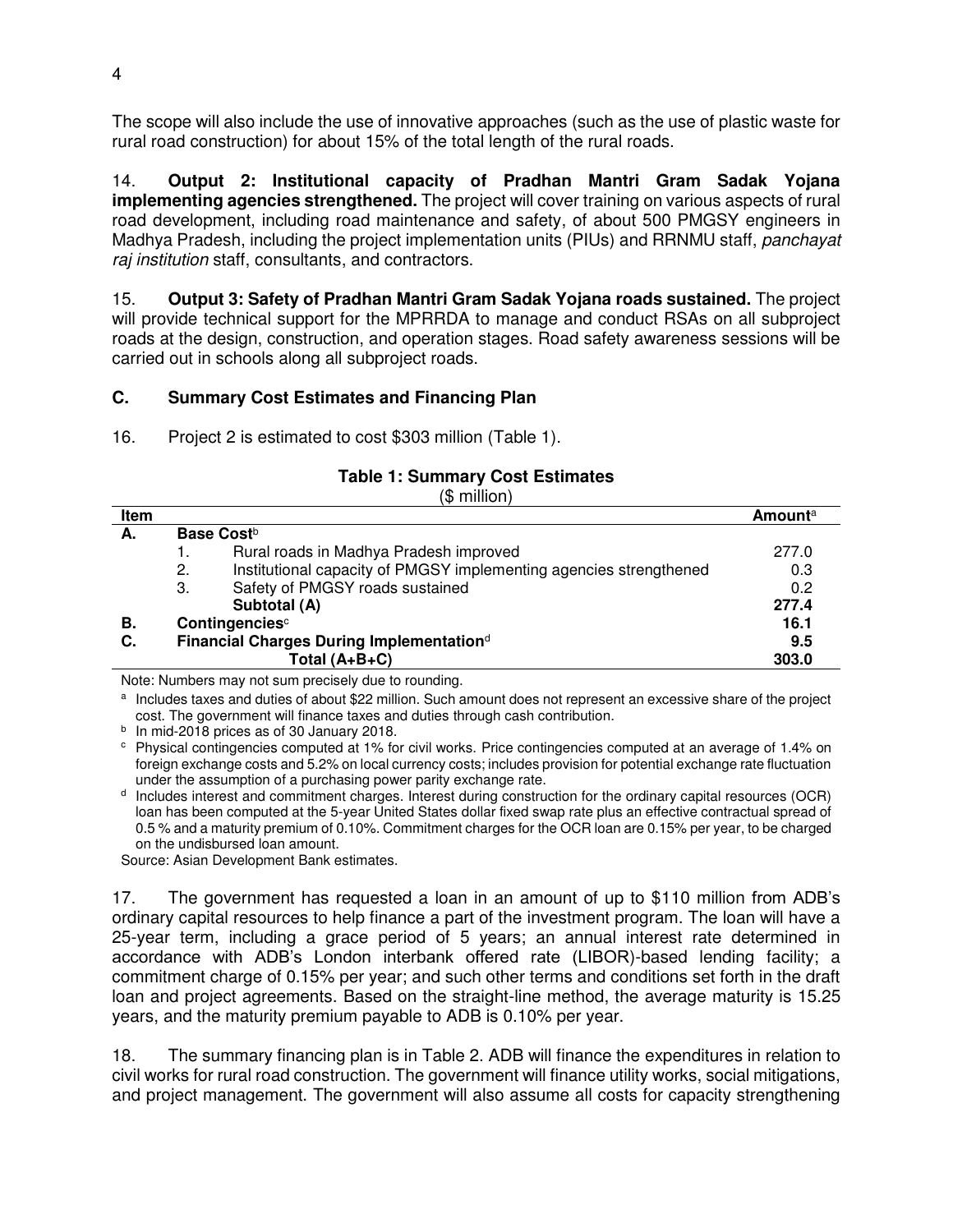activities and road safety enhancement under the investment program, reflected in outputs 2 and 3 of the project to ensure the continuity and sustainability of support for capacity-building activities. The government will finance the shortfall of finances, if required. Climate adaptation is estimated to cost about \$17 million, and ADB will finance 36% of adaptation costs. The climate adaptation measures include: (i) greater elevation of road embankments in flood-prone areas; (ii) increased capacity of side and cross drains; and (iii) slope protection.

| Table 2. Summary Financing Fight          |               |                       |
|-------------------------------------------|---------------|-----------------------|
|                                           | Amount        | <b>Share of Total</b> |
| <b>Source</b>                             | $($$ million) | (%)                   |
| Asian Development Bank                    | 110.0         | 36.3                  |
| Ordinary capital resources (regular loan) | 110.0         | 36.3                  |
| Government                                | 193.0         | 63.7                  |
| Total                                     | 303.0         | 100.0                 |

# **Table 2: Summary Financing Plan**

Source: Asian Development Bank estimates.

#### **D. Implementation Arrangements**

19. The implementation arrangements are summarized in Table 3 and described in detail in the updated facility administration manual (Appendix 4).

| <u>asio of mipromontanon ranangomonto for riopot =</u> |                                                                                                                                                                                                                                                |               |                                                                              |
|--------------------------------------------------------|------------------------------------------------------------------------------------------------------------------------------------------------------------------------------------------------------------------------------------------------|---------------|------------------------------------------------------------------------------|
| <b>Aspects</b>                                         | <b>Arrangements</b>                                                                                                                                                                                                                            |               |                                                                              |
| Implementation period                                  | September 2018–December 2022                                                                                                                                                                                                                   |               |                                                                              |
| Estimated completion date                              | 30 December 2022                                                                                                                                                                                                                               |               |                                                                              |
| Estimated loan closing date                            | 30 June 2023                                                                                                                                                                                                                                   |               |                                                                              |
| Management                                             |                                                                                                                                                                                                                                                |               |                                                                              |
| Oversight body<br>(i)                                  | Coordination Committee–National level: Joint secretary (rural<br>connectivity) and director general of the NRIDA, MORD<br>State level: Secretary of the Panchayat and Rural Development<br>Department or chief executive officer of the MPRRDA |               |                                                                              |
| Executing agency<br>(ii)                               | National level: MORD (through NRIDA)<br><b>Rural Development Department</b>                                                                                                                                                                    |               | State level: Government of Madhya Pradesh through the Panchayat and          |
| Key implementing agencies<br>(iii)                     | <b>MPRRDA</b>                                                                                                                                                                                                                                  |               |                                                                              |
| Implementation unit<br>(iv)                            | Pradesh). Each unit has about 10 staff.                                                                                                                                                                                                        |               | Project implementation units established at the district level (83 in Madhya |
| Procurement                                            | National competitive<br>bidding                                                                                                                                                                                                                | 168 contracts | \$275 million                                                                |
| Retroactive financing and advance<br>contracting       | Civil works                                                                                                                                                                                                                                    |               |                                                                              |
| <b>Disbursement</b>                                    | Handbook (2017, as amended from time to time) and detailed<br>arrangements agreed between the government and ADB.                                                                                                                              |               | The loan proceeds will be disbursed following ADB's Loan Disbursement        |

#### **Table 3: Implementation Arrangements for Project 2**

ADB = Asian Development Bank, MORD = Ministry of Rural Development, MPRRDA = Madhya Pradesh Rural Road Development Authority, NRIDA = National Rural Infrastructure Development Agency. Source: Asian Development Bank.

#### **E. Project Readiness**

20. Readiness of project 2 is expected to be high. Under advance contracting, ADB approved the financial bid evaluation report of the sample package submitted by the MPRRDA on 8 May 2018. As of 25 June 2018, MPRRDA has awarded 114 of 168 civil works packages (68%), amounting to \$59.4 million (54% of the proposed loan amount). Consulting services for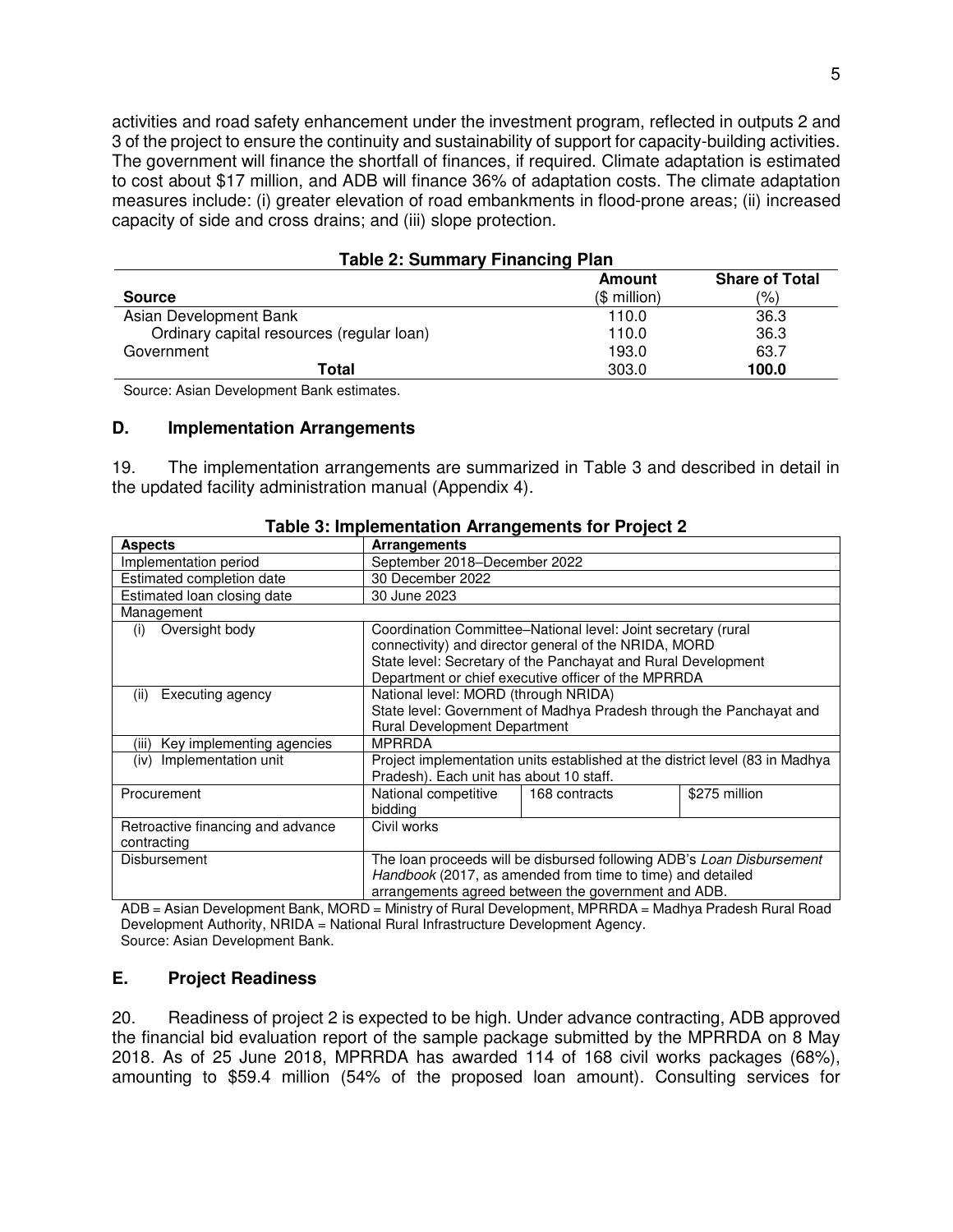construction supervision, project implementation and monitoring, and RSAs are in place. All environmental clearances have been obtained, no land acquisitions are required.

# **IV. DUE DILIGENCE**

#### **A. Technical**

21. The rural roads to be upgraded are selected on a priority basis following the PMGSY-II guidelines.<sup>14</sup> Rural road design follows the criteria that are in line with applicable Indian Road Congress regulations, particularly regarding road safety aspects.<sup>15</sup> It also considers site-specific information gathered during transect walks such as accident black spots and local flooding areas. The NRIDA has recruited road safety experts to support the RRNMUs in rolling out RSAs. The project implementation consultant employs safeguard experts to ensure the proper incorporation of safeguard requirements in the bidding documents. The technical support consultant will monitor the implementation of the safeguard and road safety requirements.

#### **B. Economic and Financial**

22. Rural road upgrades under PMGSY-II include widening single-lane roads to intermediatelane width where traffic projections indicate the need for capacity augmentation. The project team conducted economic analysis for project 2 on the sample roads in Madhya Pradesh. The benefits considered in the analysis are vehicle-operating-cost savings for motorized vehicles and traveltime savings for passengers of motorized vehicles. The analysis indicated that, overall, the investment program is economically viable—with an economic internal rate of return of 14.1%, which is well above the acceptable rate of 9%. Sensitivity analysis indicated that with a 10% increase in capital costs and/or a 10% decrease in benefits, the overall investment program remains economically viable. The improved level of service with the upgrades and capacity augmentation will accommodate traffic growth and sustain economic development in the project area—these additional benefits are not included in the economic analysis.

23. The project will not generate revenue. Sustainability is ensured through the 5-year postconstruction maintenance included in each civil works contract. After this period, road maintenance will be managed by the MPRRDA through the operations of the RRNMUs. The state government will finance road maintenance in accordance with the PMGSY-II guidelines (footnote 14). In FY2018, the MPRRDA spent a total of about \$145 million on maintenance of PMGSY roads, about a 10% increase from the previous financial year. The state government's incremental recurring cost on the rural roads to be built under project 2 is estimated to be about 2.3% of the state's total expenditure on the maintenance of PMGSY roads.

#### **C. Governance**

24. **Institutional capacity.** The MPRRDA and field PIUs manage the implementation of PMGSY in Madhya Pradesh, with technical support provided by the project implementation consultant. The MPRRDA has much experience in implementing PMGSY since the program was launched in 2000, and has qualified staff in place to continue implementing the program. The project implementation consultant will support the MPRRDA in implementing safeguard

 $\overline{a}$ <sup>14</sup> Government of India, Ministry of Rural Development. 2013. *Pradhan Mantri Gram Sadak Yojana Program Guidelines (PMGSY-II)*. New Delhi. A rural road to be upgraded under PMGSY-II is proposed by the state as part of a district rural road plan to be approved by the MORD.

<sup>&</sup>lt;sup>15</sup> The Indian Road Congress is the national body that promotes the use of standard specifications conforming best practices in technologies for construction and maintenance of transport infrastructure, including roads and bridges.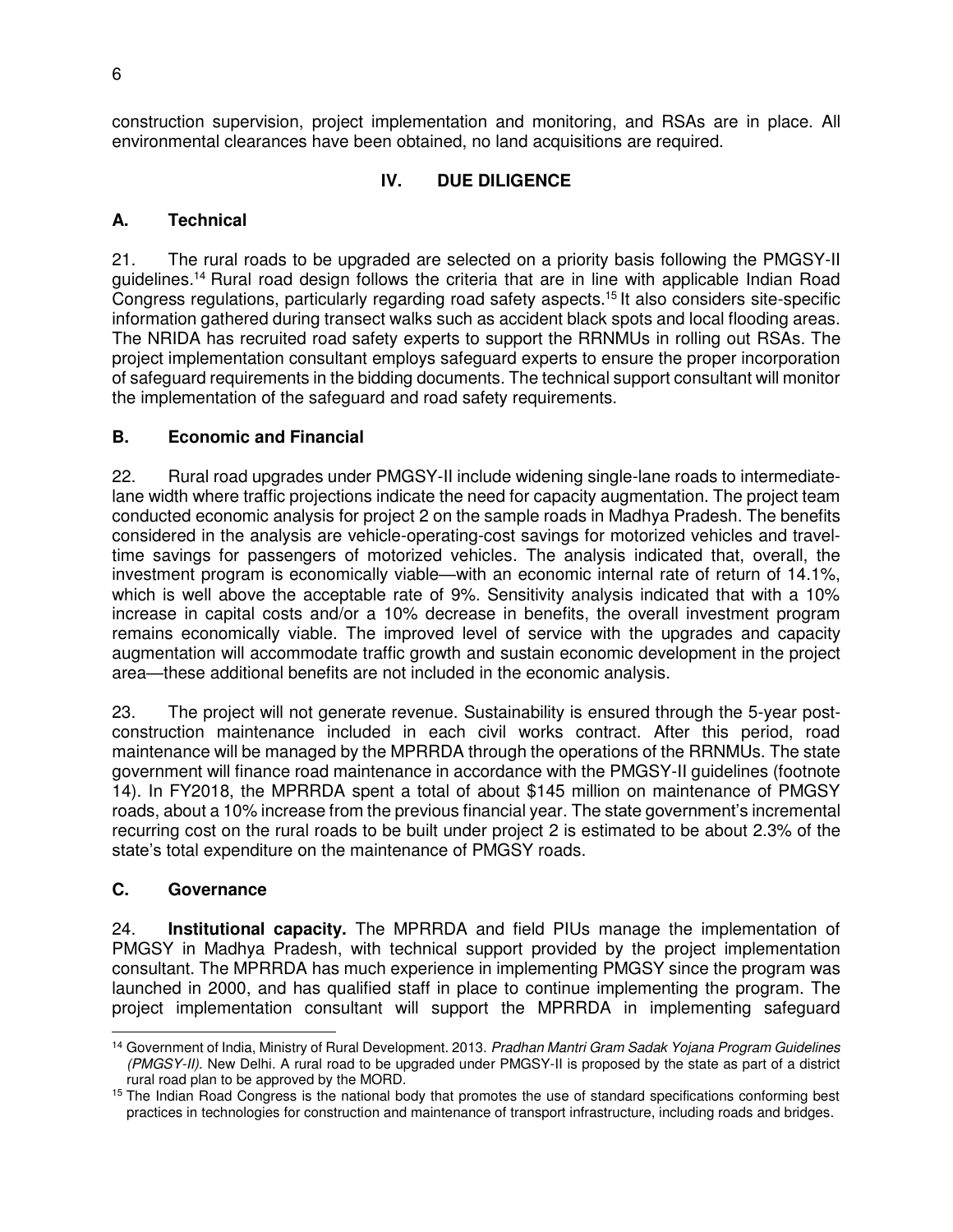frameworks and RSAs. The official and supporting staff of the RRNMUs and RCTRCs are in place. A road maintenance expert recruited under ADB technical assistance will support the operation of the RRNMUs.<sup>16</sup> An institutional strengthening consultant recruited under project 1 will support the operation of the RCTRC. The NRIDA will provide technical support to the MPRRDA and will work with ADB to monitor project implementation. The technical support consultant will support the NRIDA in overall due diligence and compliance monitoring.

25. **Financial management.** The fund flow from the central to the state governments will follow the pattern of grants-in-aid under the centrally sponsored schemes of the government, and the government's financial rules will apply. All states use the PMGSY's online management, monitoring, and accounting system for project accounting and reporting. For project 2, the project team reviewed the financial management assessment of state rural road development agencies for project 1. The assessment covered fund-flow arrangements, governance, staffing, budgeting, accounting and financial reporting systems, internal control procedures, financial information systems, and internal and external auditing arrangements. The review for Madhya Pradesh concluded that (i) the minimum required policies and procedures are in place; and that (ii) the statutory audit function of the MPRRDA is carried out by an independent auditor appointed according to PMGSY guidelines. However, under the first Rural Connectivity Investment Program, concerns about the quality of audited project financial statements (APFS) were raised.<sup>17</sup> The assessment found that the overall financial management risk remains *moderate*, but continuous efforts are required to (i) improve the records of financial transactions, (ii) ensure regular submission of reliable financial statements, (iii) ensure reliable monitoring reports, (iv) reconcile the subsidiary ledger periodically, and (v) maintain financial assets.

26. **Procurement of civil works.** The procurement of civil works will be in accordance with ADB's Procurement Guidelines (2015, as amended from time to time). It will follow national competitive bidding procedures and use the standard bidding document used for the first Rural Connectivity Investment Program as well as an electronic procurement system (e-procurement) that has been improved as needed, in agreement with ADB. <sup>18</sup> The procurement procedures adopted under the investment program are detailed in the updated facility administration manual (Appendix 4).

27. ADB's Anticorruption Policy (1998, as amended to date) was explained to and discussed with the Government of India, the Government of Madhya Pradesh, the MORD (through the NRIDA), and the Panchayat and Rural Development Department of Madhya Pradesh. The specific policy requirements and supplementary measures are described in the updated facility administration manual (Appendix 4).

# **D. Poverty, Social, and Gender**

28. **Poverty and social.** Madhya Pradesh lags in various development indicators. The provision of all-weather roads in rural areas will be one key to reducing poverty. Specifically, (i) farmers will benefit from better access to rural markets, which combined with stronger agricultural

 <sup>16</sup> Attached to ADB. 2017. *[Report and Recommendation of the President to the Board of Directors: Proposed](https://www.adb.org/projects/48226-002/main)  [Multitranche Financing Facility and Technical Assistance Grant to India for the Second Rural Connectivity Investment](https://www.adb.org/projects/48226-002/main)  [Program](https://www.adb.org/projects/48226-002/main)*. Manila.

<sup>&</sup>lt;sup>17</sup> The APFS for the loans under the first Rural Connectivity Investment Program did not comply with ADB's reporting requirements. The issue has been discussed with the government. Efforts by the implementing agencies to improve the reports are ongoing and some states have shown progress. ADB has asked the MPRRDA to resubmit the APFS for FY2014 to FY2017.

<sup>18</sup> ADB approved e-procurement for national competitive bidding in all investment program states during 2009–2011.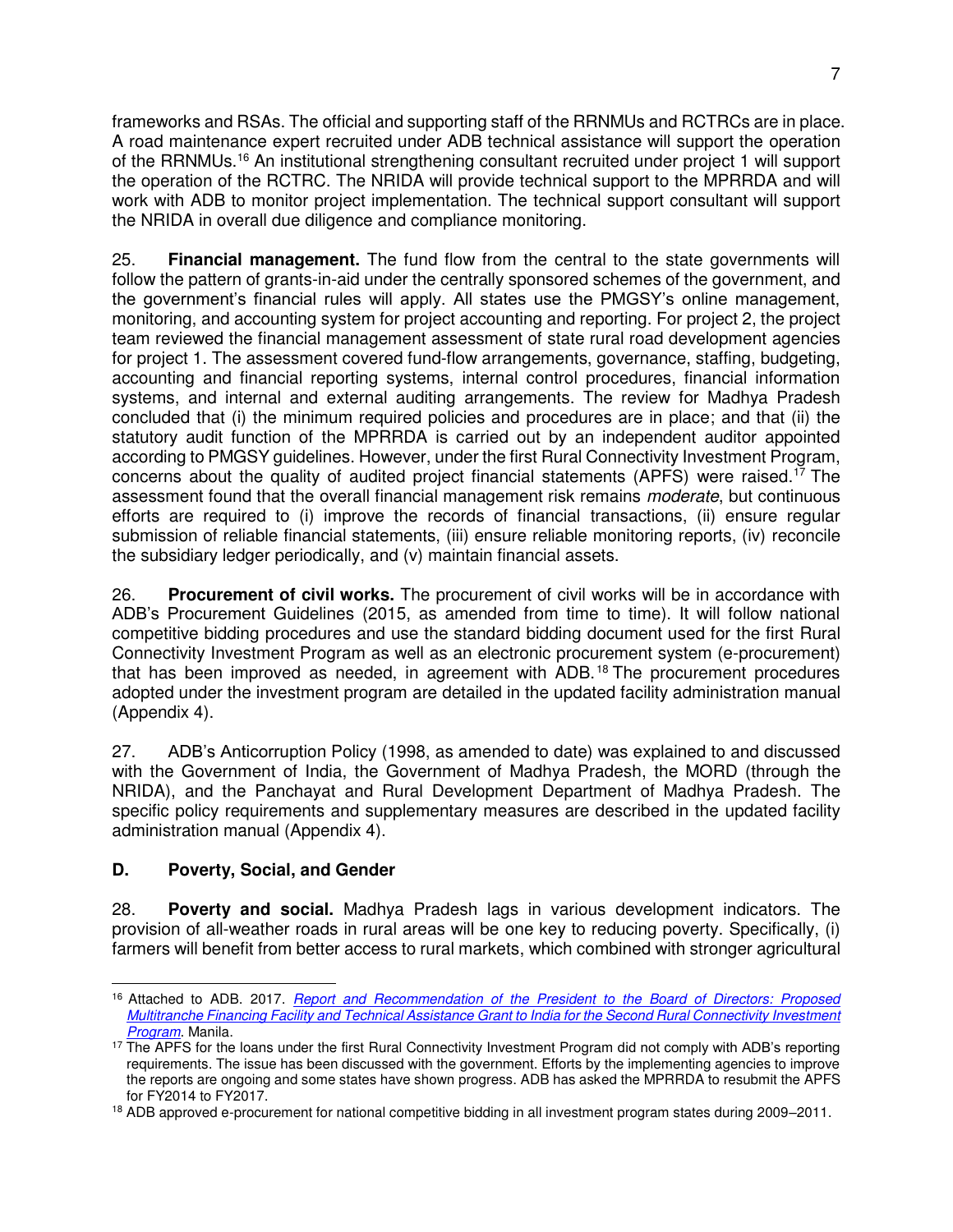productivity will increase their incomes; (ii) rural communities will be able to shift from subsistence farming to more commercially oriented agricultural production; (iii) production of high-value perishable products will be possible; (iv) poor households will be able to access better-paying jobs outside their villages; (v) women will enjoy better access to services and livelihood opportunities; (vi) investments in nonagricultural enterprises will grow at a faster pace; and (vii) the investment program itself will create labor opportunities for the rural poor.

29. **Gender and development.** During preparation of project 2, more than 2,700 women participated in transect walks, representing about 25% of participants in these activities. Gender analysis highlighted several key benefits that the all-weather roads constructed under the investment program will bring, including an increase in the rate of safe child deliveries, a reduction in maternal and prenatal deaths and mortality of children, and increased enrollment of girls in schools and universities. The gender action plan incorporates several gender mainstreaming targets: (i) participation of women in the transect walks to be at least 20%; (ii) 100% of vulnerable households led by women and affected by the investment program to be identified and to directly benefit from appropriate mitigation measures, and/or to be linked to poverty alleviation and/or livelihood restoration programs; (iii) at least 33% of workers hired in road construction and road maintenance works to be women; (iv) 15% of PMGSY engineers trained are women; and (v) at least 30% of members in the grievance redress committees are women.

30. **Health and labor.** The investment program's social assessments do not anticipate a rise in the incidence of sexually transmitted infections (STIs), including HIV. Madhya Pradesh will ensure that works contracts follow all applicable national labor laws and regulations and include provisions requiring contractors to conduct awareness programs for those employed during road construction. The PIUs will closely monitor and, along with the contractors, coordinate with the State AIDS Control Societies in carrying out awareness programs. National core labor standards will be followed. Men and women will be paid equal wages for work of equal value.

# **E. Safeguards**

31. In compliance with ADB's Safeguard Policy Statement (2009), the project's safeguard categories are as follows.<sup>19</sup>

32. **Environment (category B).** Project 2, which consists of 168 packages and includes upgrading of 204 rural roads (with a total distance of at least 2,800 km) in Madhya Pradesh, is categorized *B* in accordance with the Safeguard Policy Statement. Similar to project 1, the roads will be upgraded on existing alignments and no environmentally sensitive areas will be affected. All roads under project 2 have been assessed in accordance with the environmental assessment and review framework requirements. No category A road is proposed under project 2, consistent with the environmental assessment and review framework. A state-level initial environmental examination has been prepared and disclosed on the ADB website. The project team carried out environmental due diligence for project 1 covering the five investment program states, and the compliance level was found to be satisfactory in accordance with the requirements of the loan agreement, project agreements, and initial environmental examinations for each state. The environmental due diligence report was disclosed on the ADB website. All bidding documents are required to have a standard environmental management plan (EMP) and environmental monitoring plan, and detailed project reports are required to have road-specific EMPs based on road-specific environmental checklists.

 $\overline{a}$ <sup>19</sup> ADB. **Safeguard Categories**.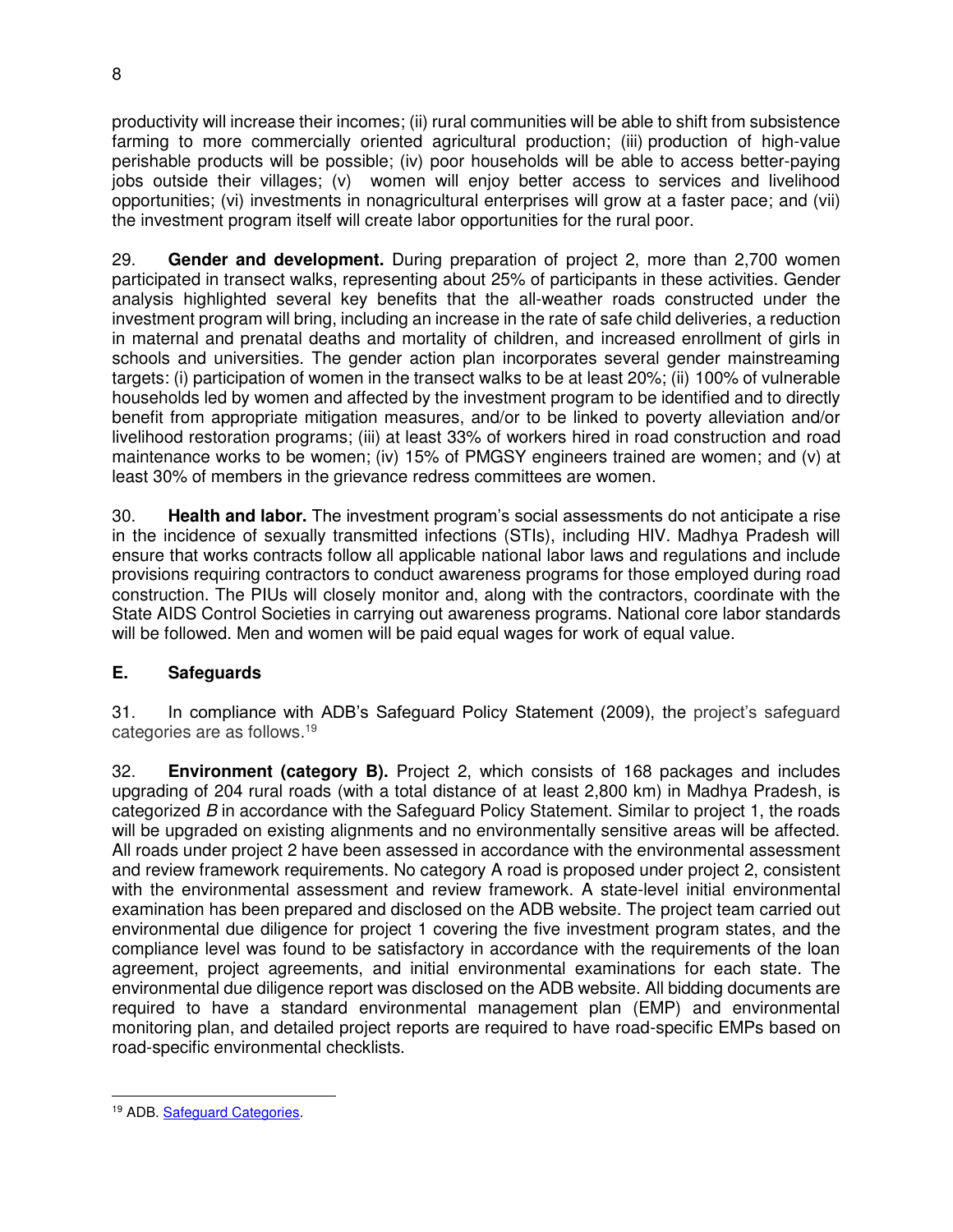33. Potential impacts under project 2 include increased air and water pollution, health and safety impacts on workers and the community, waste generation from workers, construction debris generation, removal of trees, and removal of utilities, among others. These can be mitigated through engineering measures and through implementation of the EMP, which will be mandatory for the contractor. It is expected that the upgraded rural roads will lead to an increase in traffic-related emissions and noise. Consultations have been conducted, and affected communities perceive that, in addition to providing all-weather connectivity, rural roads will bring about positive socioeconomic changes in their communities. A grievance redress mechanism has been established in areas not previously covered by the program.

34. Institutional arrangements from the central to project levels have been set up for the entire MFF. The technical support consultant will support the NRIDA to provide technical assistance on environmental safeguards to the MPRRDA and the PIUs, while the project implementation consultant will monitor implementation of EMPs by the contractor and will prepare periodic monitoring reports. The RCTRC will continue to provide staff training, knowledge management, and research on rural roads.

35. **Involuntary resettlement (category C).** Project 2 is categorized *C* in accordance with ADB's Safeguard Policy Statement. Activities under the investment program are not expected to involve involuntary resettlement and the state government will ensure that no involuntary land acquisition will take place. Road works will be mostly within existing rights-of-way, with minor cases of widening and realignment that will require only narrow strips of land. In such cases, voluntary land donation will be provided as an option, as with project 1. In case of refusal to donate land, there will be no recourse to expropriation. Specific procedural requirements involving comprehensive consultations with the communities are provided in the state-specific community participation frameworks (CPFs), which are disclosed on the ADB website. Social due diligence for project 2 confirmed that the communities and individuals affected were consulted about the project roads. In accordance with the CPF, the program team conducted transect walks for all project roads. Affected persons are aware that they have the option to refuse land donation and, as a result, some of the road designs have been slightly altered. The implementing agencies conducted census surveys and identified 556 persons who have already donated land; 288 of them are considered vulnerable affected persons. Vulnerable persons will be linked to government-sponsored poverty alleviation schemes through the investment program. The surveys indicate that no physical relocations have nor will result from the program as impacts identified were minor—affecting 5% or less of an individual's plot of land and, in rare instances, external sections of privately owned structures, which the *panchayats* will support in rebuilding. Affected persons will directly benefit from better roads and land donations have not adversely impacted their living standards. The PIUs have secured memoranda of understanding with each affected individual, verified by a third party. A grievance redress committee was set up for each project road. For more information, state-specific social compliance reports for the project 2 roads have been disclosed on the ADB website.

36. **Indigenous peoples (category C).** Project 2 is categorized *C* in accordance with ADB's Safeguard Policy Statement. According to a social impact assessment, scheduled tribe households in project areas do not fall under the meaning of indigenous peoples as defined in the Safeguard Policy Statement. The households are assimilated into the local population and they do not have collective attachment to land. The construction will not have any differential impact on scheduled tribes—they will receive similar benefits from the investment program as nonscheduled tribe households. The CPFs contain special provisions to mitigate any risks to the living standards of scheduled tribe households that might arise during project implementation either because of land donation or loss of nonland assets.